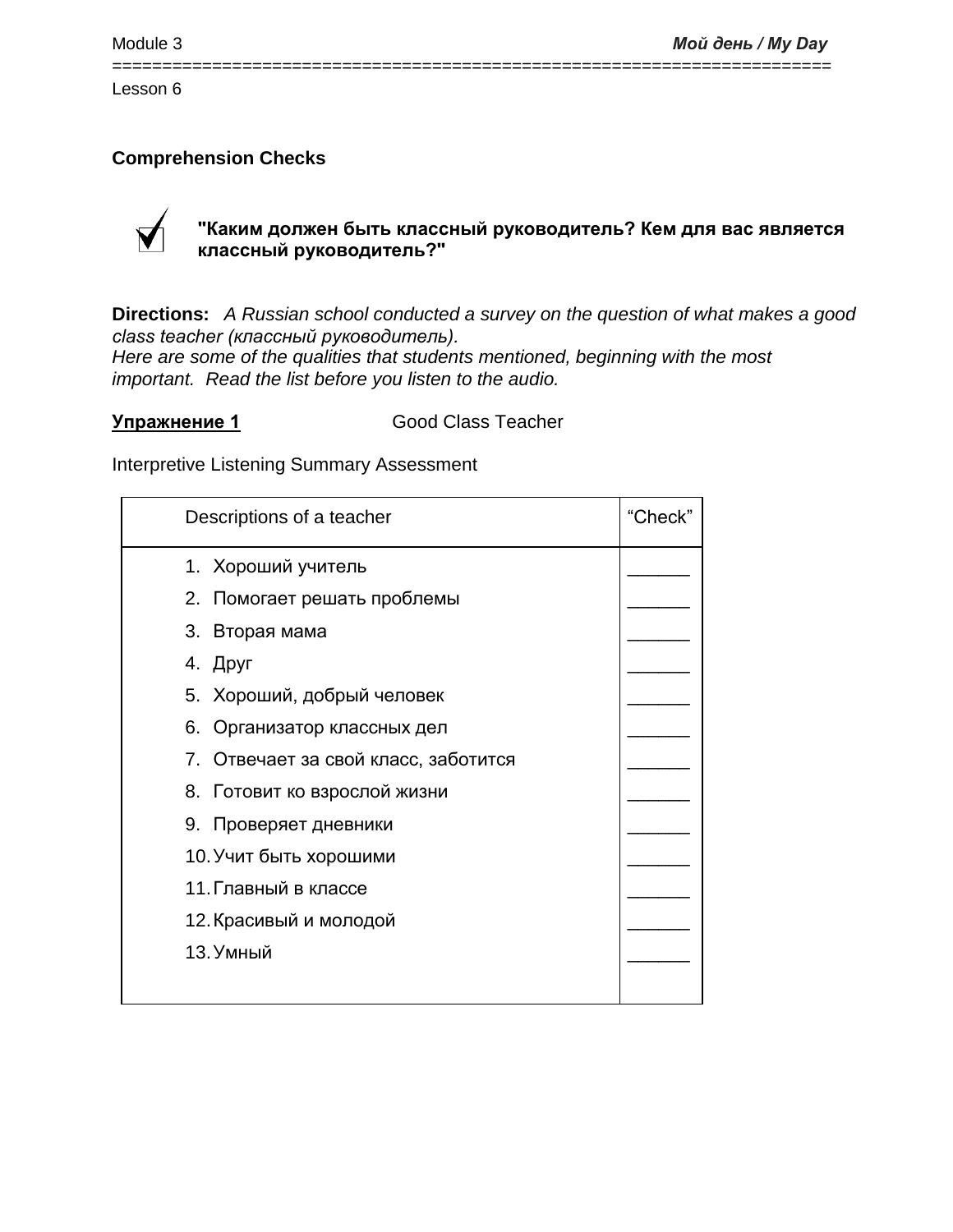========================================================================

Lesson 6

**Directions:** Now listen to one student describe his/her class teacher (классный руководитель). Check all the qualities listed above in the survey that the student mentions when he/she talks about Olga Ivanovna.

**Для меня классный руководитель Питерских Ольга Ивановна является не только отличным учителем, но и настоящим другом, почти как второй мамой. У нее такой характер – она хочет, чтобы мы все очень хорошо учились, чтобы мы все стали отличниками. Она добрая и у нее хорошее чувство юмора.**

**Прежде всего, классный руководитель для нас - глава класса. Она помогает нам решать сложные проблемы. Отвечает за нас, следит не только за нашими оценками и поведением, но и за нашей одеждой и здоровьем.** 

**Классный руководитель должен быть чутким и отзывчивым человеком. Он/Она поддерживает своих учеников в трудные моменты. Настраивает каждого на хорошую учебу. Она часто устраивает в классе праздники и делает каждый день красочным и интересным. Классный руководитель - это очень важный человек для нас в школе.** 

# **2. Second post-listening activity**

**Directions:** *Listen again and take notes on what you hear. What does the student say about Olga Ivanovna? What kind of person is she? What are her responsibilities in the classroom?*

# **Notes on классный руководитель - Какая она?**

| Ольга Ивановна как человек                                           |  |
|----------------------------------------------------------------------|--|
| Ольга Ивановна как глава класса                                      |  |
| Другие обязанности Ольги Ивановны<br>(кроме успешной учебы учеников) |  |
| Ольга Ивановна как друг для учеников                                 |  |
|                                                                      |  |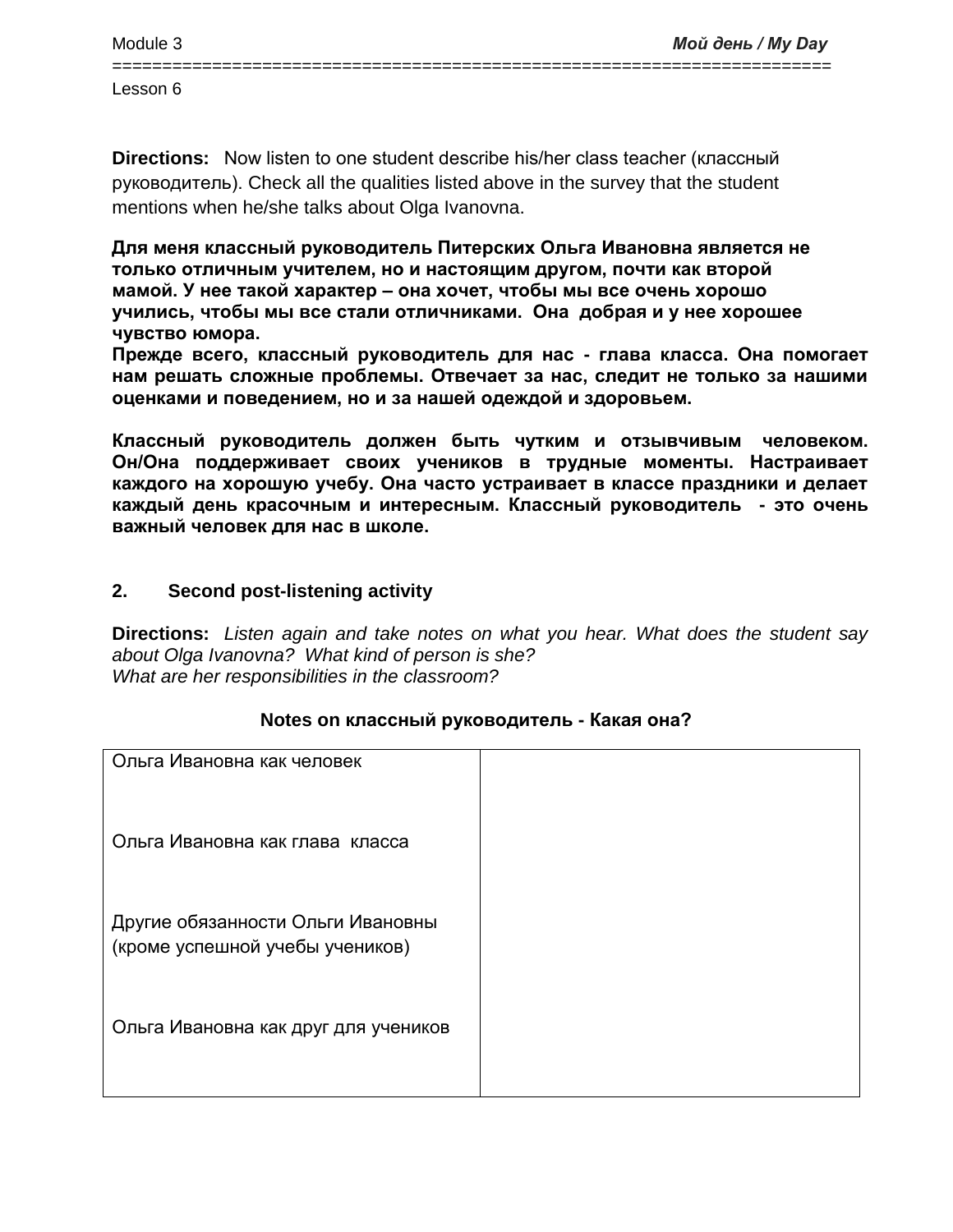#### Third activity:  $3.$

Directions: Based on your notes, write 1 or 2 sentences in Russian that answer the following questions.

1. Почему он/она считает, что Ольга Ивановна хороший классный руководитель? Какой у неё характер?

2. Как она помогает своим ученикам в учебе?

3. Чем она занимается кроме учебной работы в классе?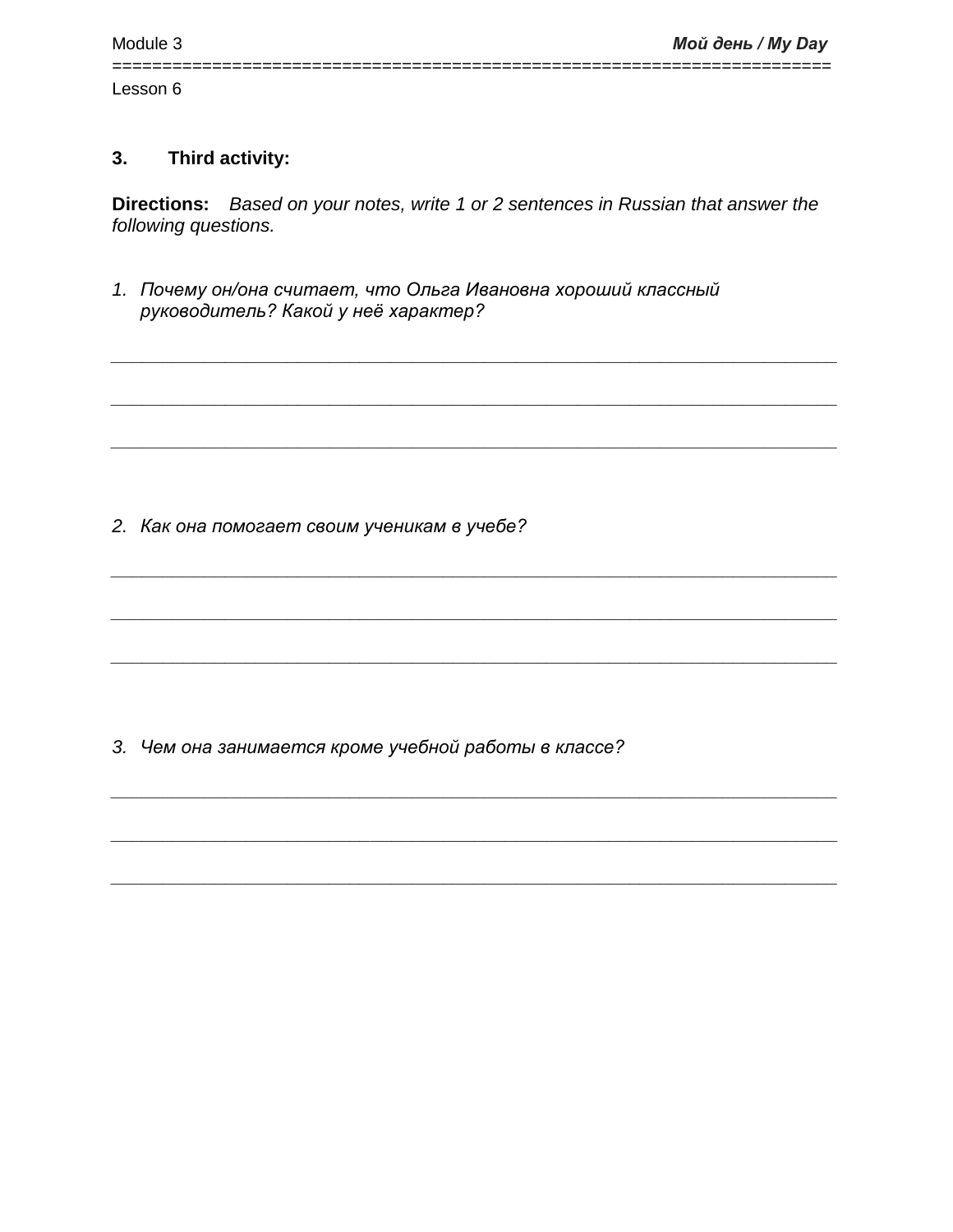Module 3 *Мой день / My Day*

Lesson 6

# **Упражнение 2** Summative Assessment

«Здесь почти всё по-другому»

Presentational Speaking

========================================================================

Directions: You have been invited to speak to a group of school administrators in Moscow. They are interested to hear your views on what you know about schools in Russia after reading the blog entries. They are curious about your school experience in the US. Prepare and record a talk of approximately 2-3 minutes. Base your comments on the following quote from what the exchange student wrote: «Здесь почти всё по-другому» Explain what you learned about practices in the Moscow school that are different from what happens in your school. Give your opinion, if you like, about what sounds appealing about the Russian practices. Also explain what aspects of school life in Moscow are similar to your school in the US.

Some helpful terms and expressions:

Меня удивило Интересно Здорово Меня поразило Похож, похожа на Отличается от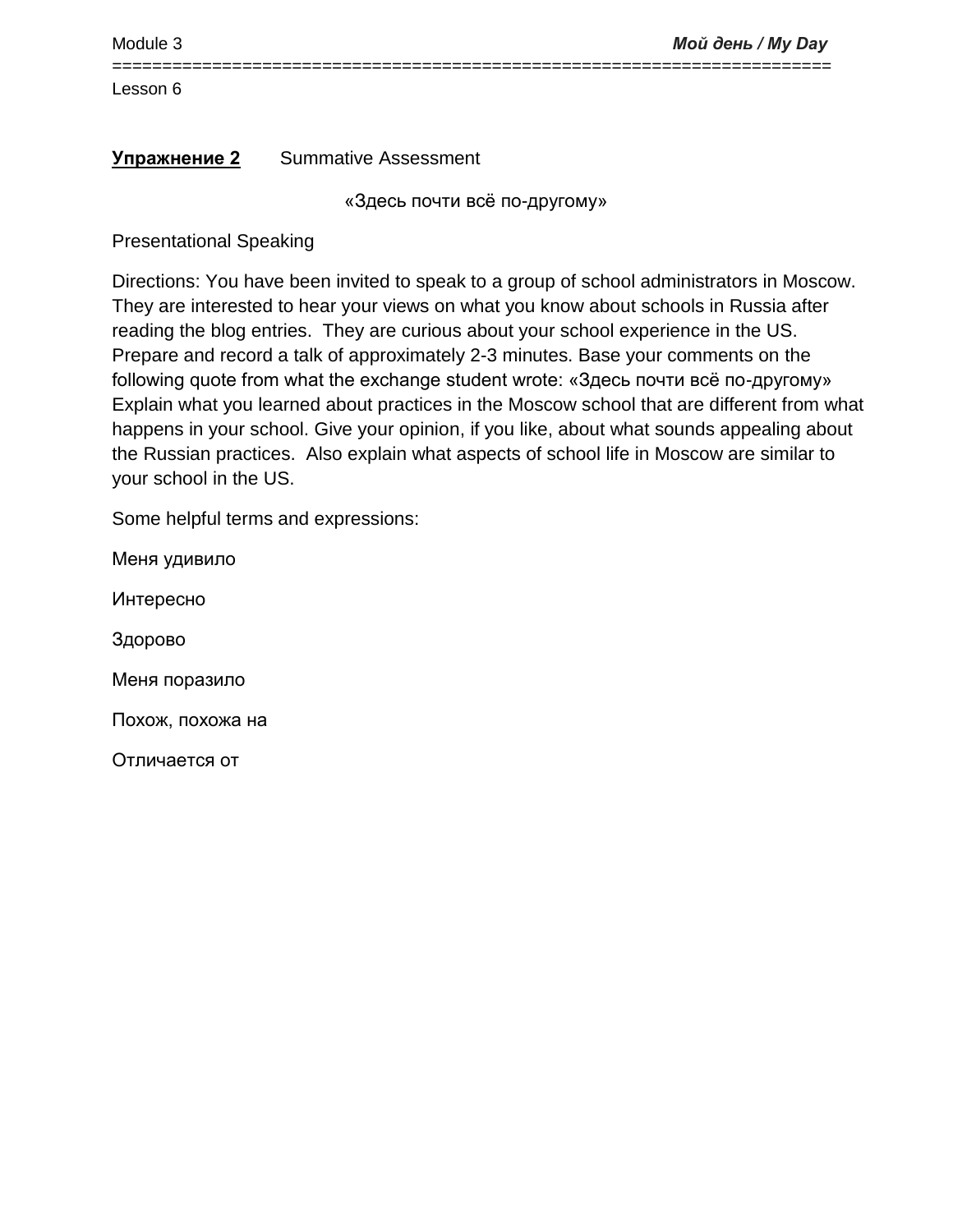# **Упражнение 3** Plan a school project

Directions: Your teacher has asked your class to present a project on a feature of life in Moscow. Work with a partner to plan your project. Your topic might involve school life, transportation, after-school activities, excursions, food, or any other topic that you decide to choose. Each partner should contribute at least five or six statements, opinions, or questions to the conversation about planning the project.

========================================================================

Some expressions you may want to use are:

Планировать проект

Тема проекта

Готовить/Подготовить проект

Общаться друг с другом

Спрашивать/спросить кого-то

Находить/найти информацию

Писать/написать

Находить/найти иллюстрации

Сделать презентацию

Пользоваться ........чем?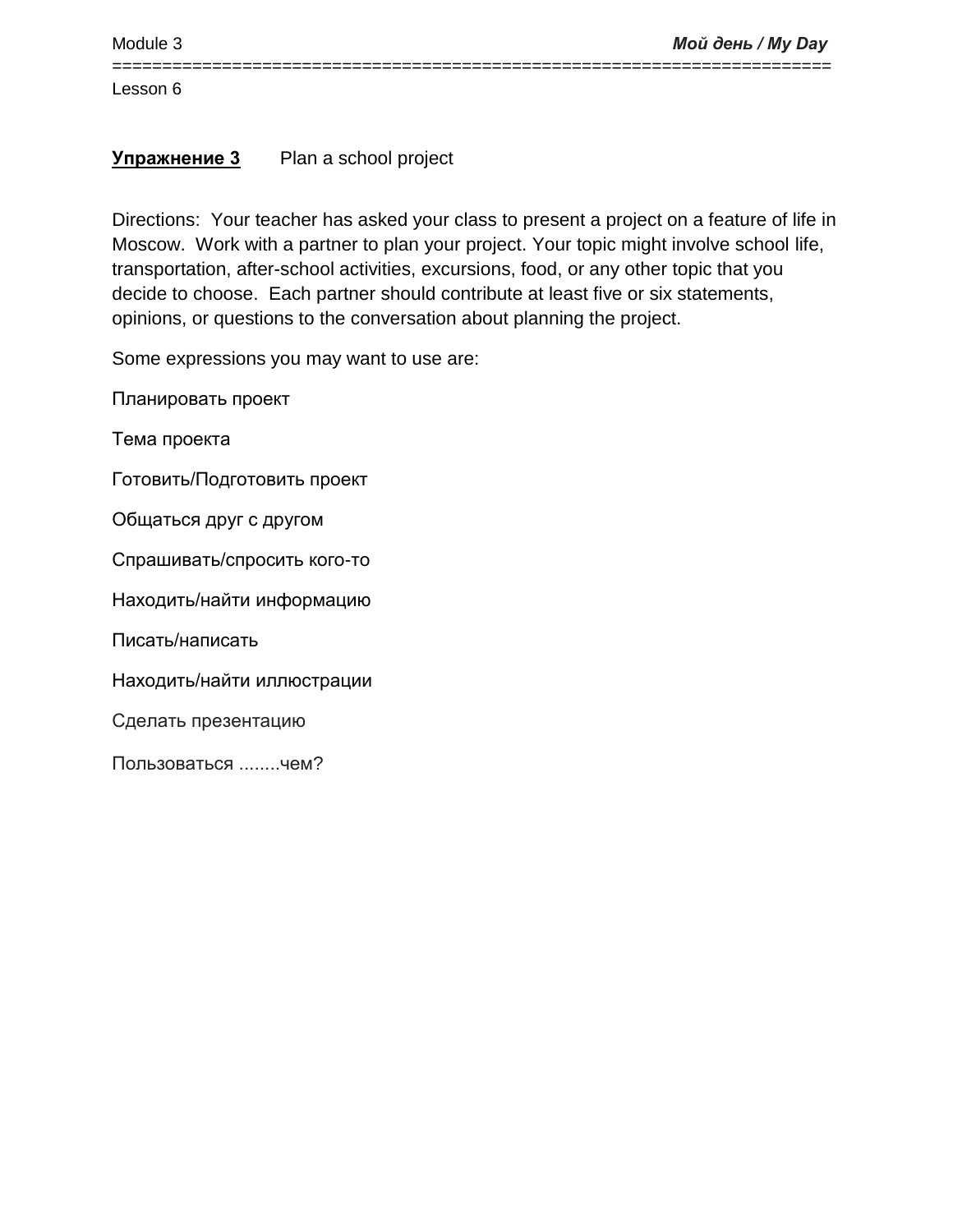# **STUDENT PROGRAM LEARNING PLAN**



*Module 3 Learning Plan #6*

| Date:                                                                                                                                                                              | <b>Grade Range of Learners:</b>                                                                                                                                                       | Pre-college<br>students | <b>Targeted Performance</b><br>Level: | IM |
|------------------------------------------------------------------------------------------------------------------------------------------------------------------------------------|---------------------------------------------------------------------------------------------------------------------------------------------------------------------------------------|-------------------------|---------------------------------------|----|
| Time Allotted for This Learning Plan:                                                                                                                                              | 90 min                                                                                                                                                                                |                         |                                       |    |
| Lesson Can-Do Statements                                                                                                                                                           | Identify specific Lesson Can-Do statement(s) from the Program Can-Do statements in the Curriculum Template<br>(column 2) that are appropriate for and specific to this learning plan. |                         |                                       |    |
| I can understand statements about school. (IL)<br>can present my ideas about what I have learned about Russian schools. (PS)<br>I can talk about a project on life in Moscow. (IS) |                                                                                                                                                                                       |                         |                                       |    |

========================================================================

*Indicate what learners need to know and understand to meet the Lesson Can-Do statements above.* 

| Culture          | Content                                                                | Language                                                    |
|------------------|------------------------------------------------------------------------|-------------------------------------------------------------|
| School practices | Products and practices in<br>Russian schools                           | Классный руководитель,<br>добрый, отзывчивый человек        |
|                  | Classroom lead teacher role<br>Secondary School in Russia and<br>in US | Меня удивило / поразило<br>Здесь почти всё по-другому       |
|                  | Planning a project                                                     | Планировать, находить<br>информацию, сделать<br>презентацию |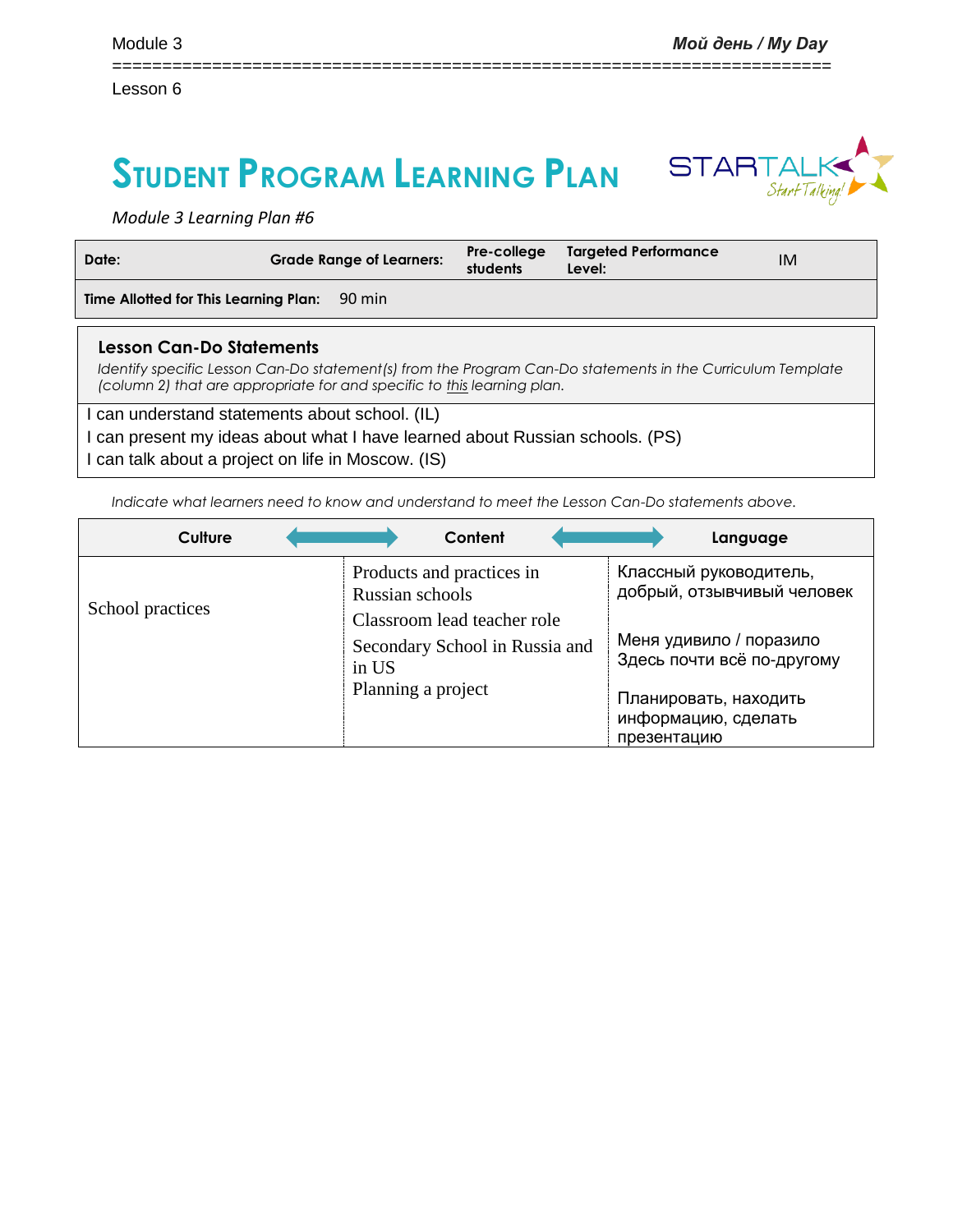| <b>EPISODE #1</b>                                        | Number of minutes<br>for this episode: 30                                                                                                                                                                                                                  |
|----------------------------------------------------------|------------------------------------------------------------------------------------------------------------------------------------------------------------------------------------------------------------------------------------------------------------|
| STAGE 1<br>Lesson Can-Do Statement(s) Addressed: See box | STAGE 2<br><b>Check for Learning</b>                                                                                                                                                                                                                       |
| above                                                    | Task or activity learners will do to provide evidence<br>that they are making progress toward the Lesson<br>Can-Do statement(s).                                                                                                                           |
| can understand statements about school. (IL)             | Learners will listen to the audio prompt and<br>check the appropriate descriptions of a teacher;<br>they will take notes on what they hear and<br>answer the questions in 1-2 sentences about<br>how they understood the prompt about the lead<br>teacher. |

========================================================================

## **STAGE 3**

**Enabling Activities**

*Tasks that lead learners to demonstrate what they can do with what they know.*

Learners are asked to listen to an audio prompt recorded by a Russian student about her lead teacher in school. The learners are offered a list of possible characteristics of a teacher and while listening they will check the ones that they hear. Later, they will take notes to describe the teacher and finally, will write 1-2 sentences to answer the questions.

#### **Differentiation Strategies**

*Adjustments to instruction or activities to meet learner needs based on age, readiness, process, or output.*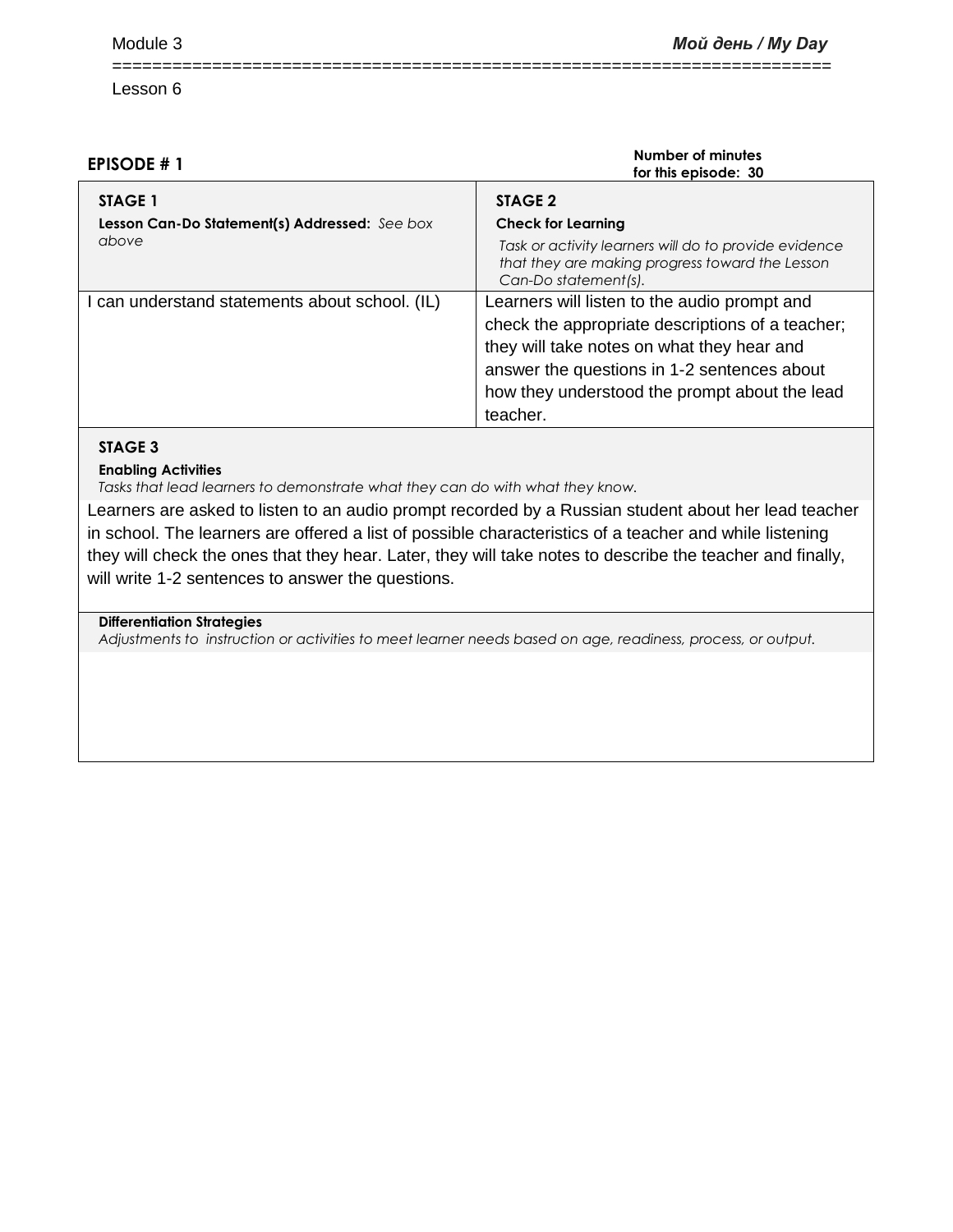| <b>EPISODE #2</b>                                                        | Number of minutes<br>for this episode: 30                                                     |
|--------------------------------------------------------------------------|-----------------------------------------------------------------------------------------------|
| <b>STAGE 1</b><br>Lesson Can-Do Statement(s) Addressed: See box<br>above | STAGE 2<br><b>Check for Learning</b><br>Task or activity learners will do to provide evidence |
|                                                                          | that they are making progress toward the Lesson<br>Can-Do statement(s).                       |
| I can present my ideas about what I have                                 | Learners will record their talk of 2-3 minutes                                                |
| learned about Russian schools. (PS)                                      | about what they learned about schools in Russia                                               |
|                                                                          | and compare to their own experience, using the                                                |
|                                                                          | expressions in the task.                                                                      |

========================================================================

# **STAGE 3**

### **Enabling Activities**

*Tasks that lead learners to demonstrate what they can do with what they know.*

The learners imagine they are invited to speak to a group of school administrators in Moscow. The administrators are interested to hear their views on what they know about schools in Russia after reading the blog entries. They are curious about their school experience in the US. Learners will prepare and record a talk of approximately 2-3 minutes. Learners will base their comments on the following quote from what the exchange student wrote: «Здесь почти всё по-другому», they will explain what they learned about practices in the Moscow school that are different from what happens in their own school.

### **Differentiation Strategies**

*Adjustments to instruction or activities to meet learner needs based on age, readiness, process, or output.*